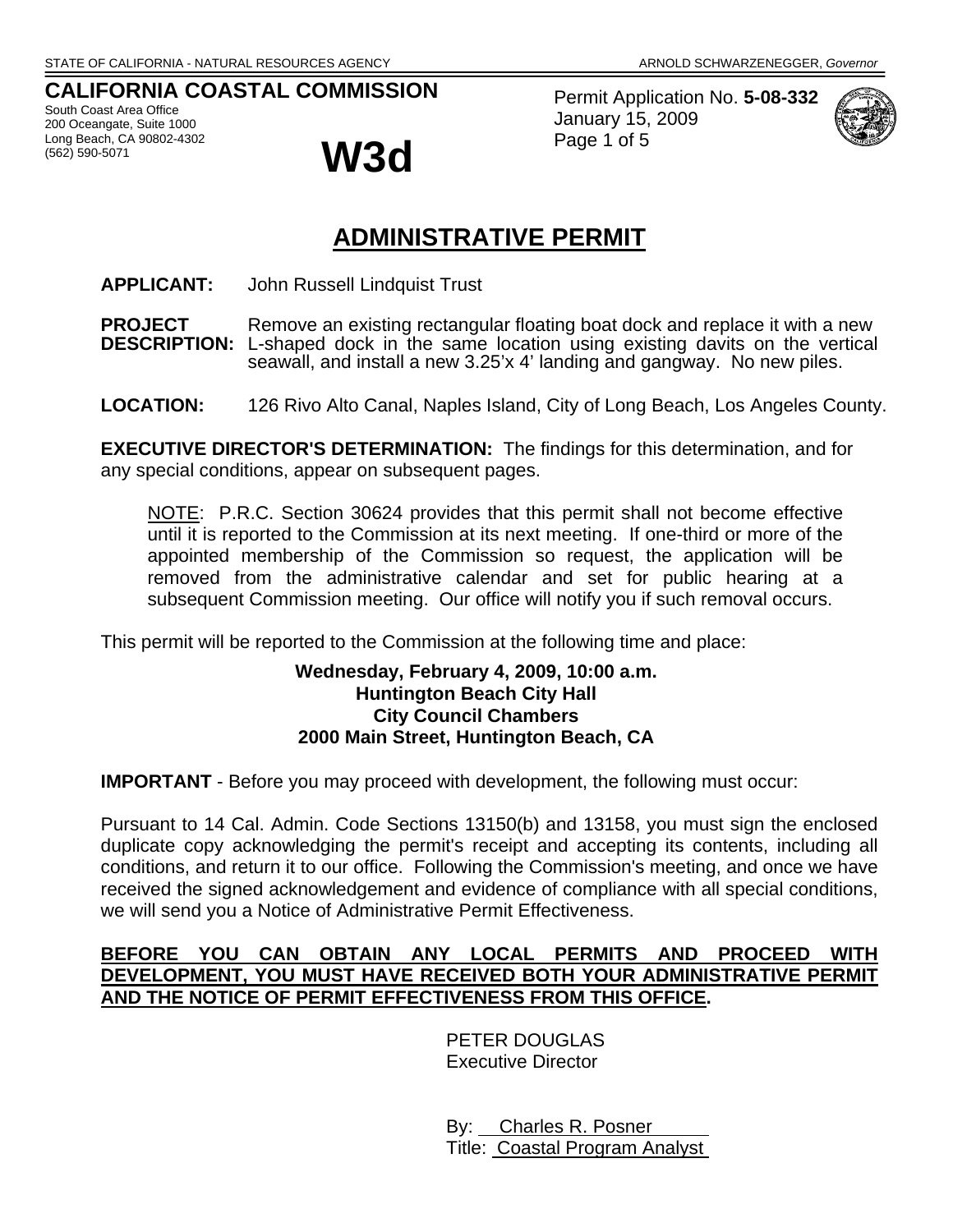#### 5-08-332 Page 2 of 5

#### **STANDARD CONDITIONS:**

- 1. Notice of Receipt and Acknowledgment. The permit is not valid and development shall not commence until a copy of the permit, signed by the permittee or authorized agent, acknowledging receipt of the permit and acceptance of the terms and conditions, is returned to the Commission office.
- 2. Expiration. If development has not commenced, the permit will expire two years from the date this permit is reported to the Commission. Development shall be pursued in a diligent manner and completed in a reasonable period of time. Application for extension of the permit must be made prior to the expiration date.
- 3. Interpretation. Any questions of intent or interpretation of any term or condition will be resolved by the Executive Director or the Commission.
- 4. Assignment. The permit may be assigned to any qualified person, provided assignee files with the Commission an affidavit accepting all terms and conditions of the permit.
- 5. Terms and Conditions Run with the Land. These terms and conditions shall be perpetual, and it is the intention of the Commission and the permittee to bind all future owners and possessors of the subject property to the terms and conditions.

#### **SPECIAL CONDITIONS:** See Page Four.

#### **EXECUTIVE DIRECTOR'S DETERMINATION (continued):**

The Executive Director hereby determines that the proposed development is a category of development which, pursuant to PRC Section 30624, qualifies for approval by the Executive Director through the issuance of an Administrative Permit. Subject to Standard and Special Conditions as attached, said development is in conformity with the provisions of Chapter 3 of the Coastal Act of 1976 and will not have any significant impacts on the environment within the meaning of the California Environmental Quality Act. If located between the nearest public road and the sea, this development is in conformity with the public access and public recreation policies of Chapter 3.

## **FINDINGS FOR EXECUTIVE DIRECTOR'S DETERMINATION:**

## **A. Project Description**

The proposed project involves the replacement of a private residential boat dock on Naples Island in southeast Long Beach (See Exhibits). The rectangular shaped dock being replaced is 26 feet long and six feet wide (Exhibit #4). The proposed new L-shaped floating dock is 26 feet long and varies in width from six-to-ten feet (Exhibit #4). No piles are necessary as the new dock will be attached to the existing davits that hang from the vertical seawall (in the same location as the dock being replaced). A new 3.25'x 4' platform landing and 2.5'x 18' gangway will be installed to provide access to the private dock.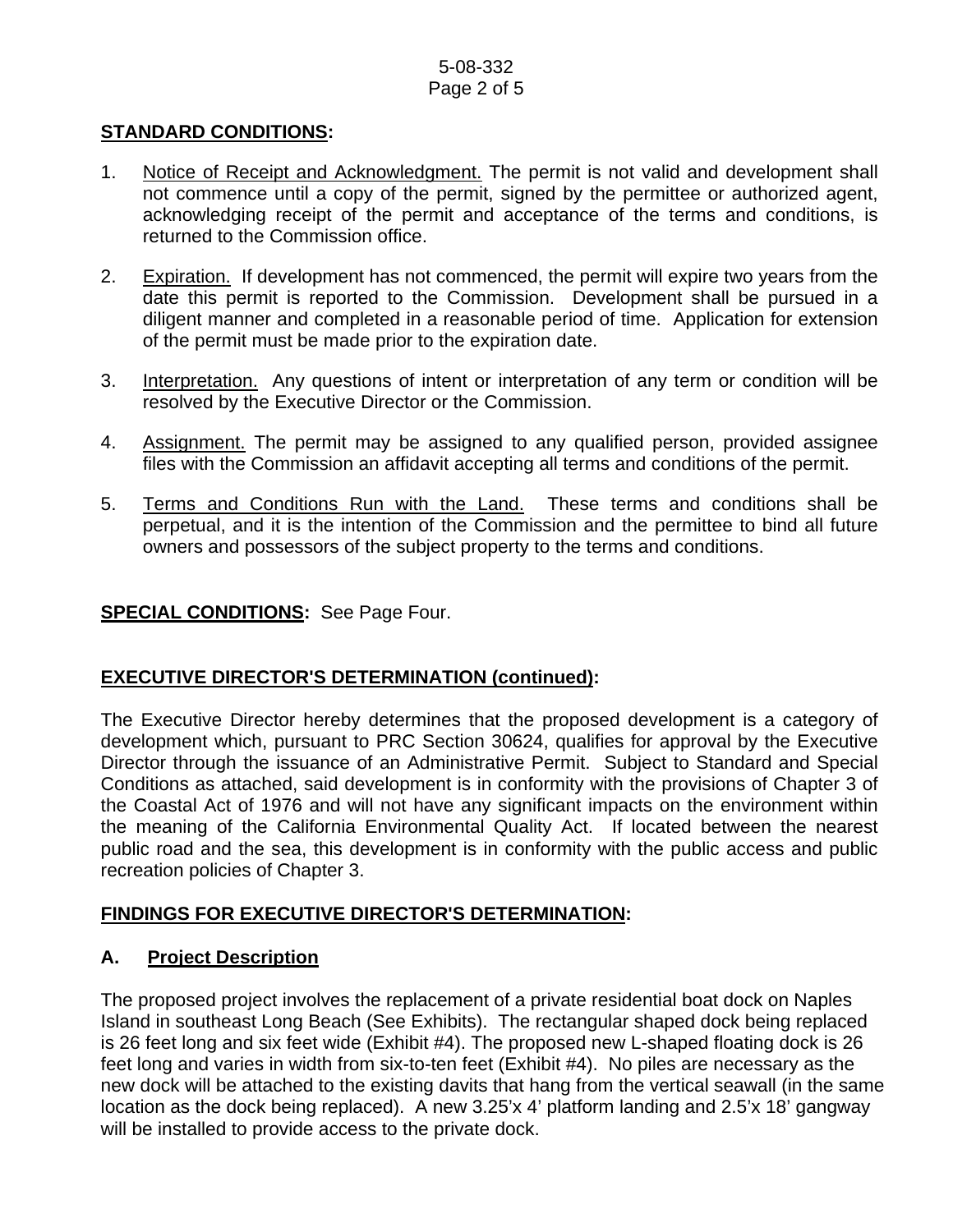The proposed project is in Rivo Alto Canal, situated between the canal's vertical seawall and the City Pierhead Line (Exhibit #5). The proposed dock is associated with the adjacent singlefamily residence and is for boating recreation purposes. The proposed project will not interfere with the public accessway that exists immediately inland of the seawall in this location. Eelgrass beds will not be disturbed by the proposed project as no disturbance of the canal bottom is proposed or permitted. Also, the National Marine Fisheries Service has found that eelgrass is not usually found within dock areas situated directly adjacent to the Naples Island seawalls with no inter-tidal beach zones (like this site). The proposed project has received an "Approval in Concept" stamp from the City of Long Beach Planning Department and the City of Long Beach Marine Bureau.

## **B. Recreational Marine Resources**

The proposed recreational boat dock development and its associated structures do not result in the fill of coastal waters and are an allowable and encouraged marine related use. The proposed dock work will not have any significant adverse effect on sensitive marine resources, such as eelgrass. Therefore, the Executive Director determines that the proposed development, which is to be used solely for recreational boating purposes, conforms with Section 30224 of the Coastal Act.

## **C. Water Quality**

The proposed dock work will be occurring on or within coastal waters. The storage or placement of construction material, debris, or waste in a location where it could be discharged into coastal waters would result in an adverse effect on the marine environment. To reduce the potential for construction related impacts on water quality, the Commission imposes special conditions requiring, but not limited to, the appropriate storage and handling of construction equipment and materials to minimize the potential of pollutants to enter coastal waters and for the use of on-going best management practices following construction. As conditioned, the Commission finds that the development conforms with Sections 30230 and 30231 of the Coastal Act.

#### **D. Public Access**

As conditioned, the proposed development will not have any new adverse impact on public access to the coast or to nearby recreational facilities. Thus, as conditioned, the proposed development conforms with Sections 30210 through 30214, Sections 30220 through 30224, and 30252 of the Coastal Act.

## **E. Local Coastal Program**

A coastal development permit is required from the Commission for the proposed development because it is located within the Commission's area of original jurisdiction. The Commission's standard of review for the proposed development is the Chapter 3 policies of the Coastal Act. The City of Long Beach certified LCP is advisory in nature and may provide guidance. The Commission certified the City of Long Beach LCP on July 22, 1980. As conditioned, the proposed development is consistent with Chapter 3 of the Coastal Act and with the certified LCP for the area.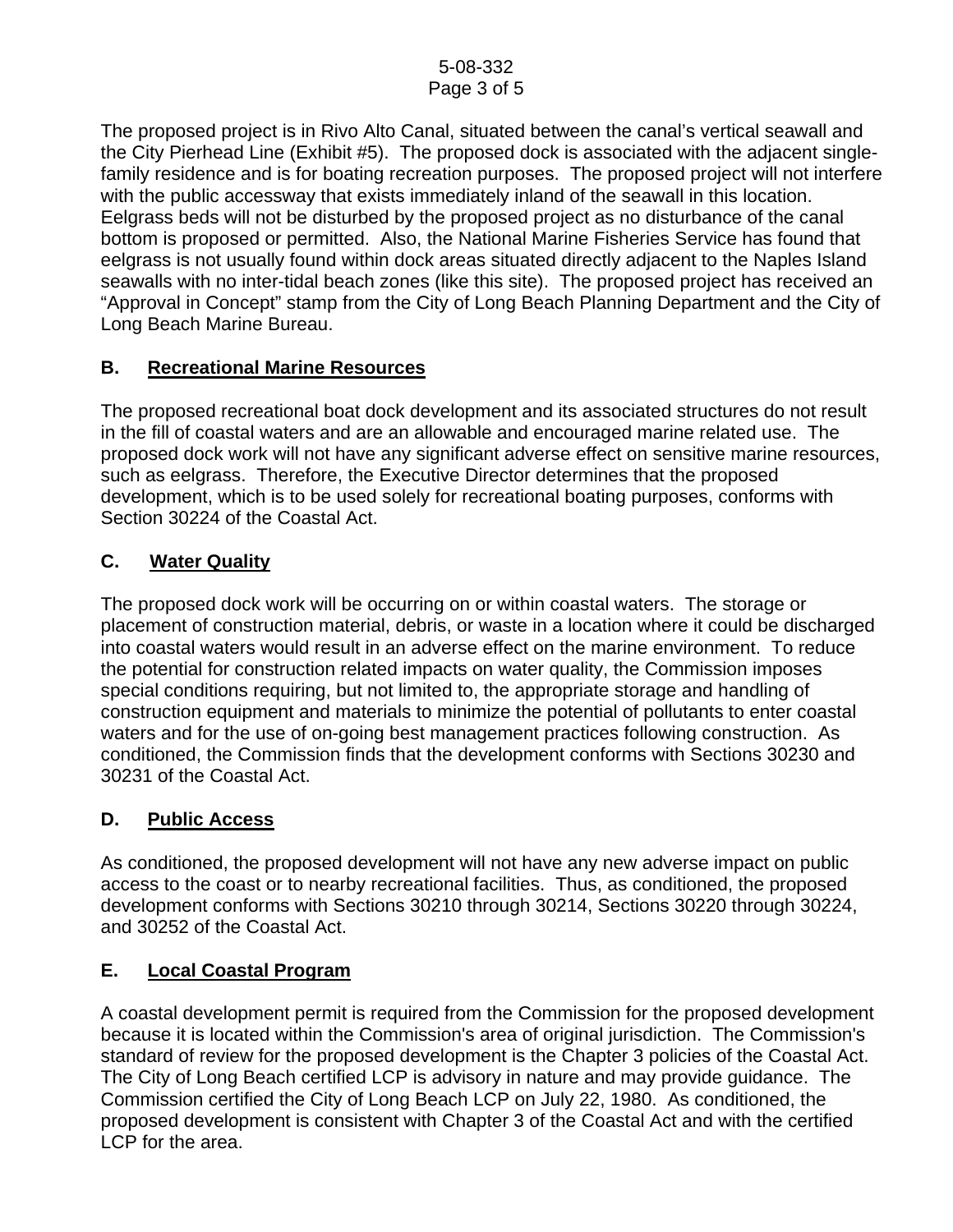## **F. California Environmental Quality Act (CEQA)**

As conditioned, there are no feasible alternatives or feasible mitigation measures available which would substantially lessen any significant adverse effect which the activity may have on the environment. Therefore, the Commission finds that the proposed project, as conditioned to mitigate the identified impacts, is the least environmentally damaging feasible alternative and can be found consistent with the requirements of the Coastal Act to conform to CEQA.

### **SPECIAL CONDITIONS:**

### **1. Permit Compliance**

 The permitted use of the approved development is for boating related uses only. All development must occur in strict compliance with the proposal as set forth in the application for permit, subject to any special conditions. Any deviation from the approved plans must be submitted for review by the Executive Director to determine whether an amendment to this coastal development permit is required.

### **2. Construction Responsibilities and Debris Removal**

- a) No construction materials, equipment, debris, or waste will be placed or stored where it may be subject to wave, wind, or rain erosion and dispersion.
- b) Any and all construction material shall be removed from the site within ten days of completion of construction and disposed of at an appropriate location.
- c) Machinery or construction materials not essential for project improvements are prohibited at all times in the subtidal or intertidal zones.
- d) If turbid conditions are generated during construction, a silt curtain will be utilized to control turbidity.
- e) Eelgrass shall not be disturbed.
- f) Floating booms will be used to contain debris discharged into coastal waters and any debris discharged will be removed as soon as possible but no later than the end of each day.
- g) Divers will recover non-buoyant debris discharged into coastal waters as soon as possible after loss.
- h) At the end of the construction period, the permittee shall inspect the project area and ensure that no debris, trash or construction material has been left on the shore or in the water, and that the project has not created any hazard to navigation.

#### **3. Best Management Practices (BMP) Program**

By acceptance of this permit, the applicant agrees that the long-term water-borne berthing of boat(s) in the approved dock and/or boat slip will be managed in a manner that protects water quality pursuant to the implementation of the following BMPs:

- a) Boat Cleaning and Maintenance Measures:
	- 1. In-water top-side and bottom-side boat cleaning shall minimize the discharge of soaps, paints and debris.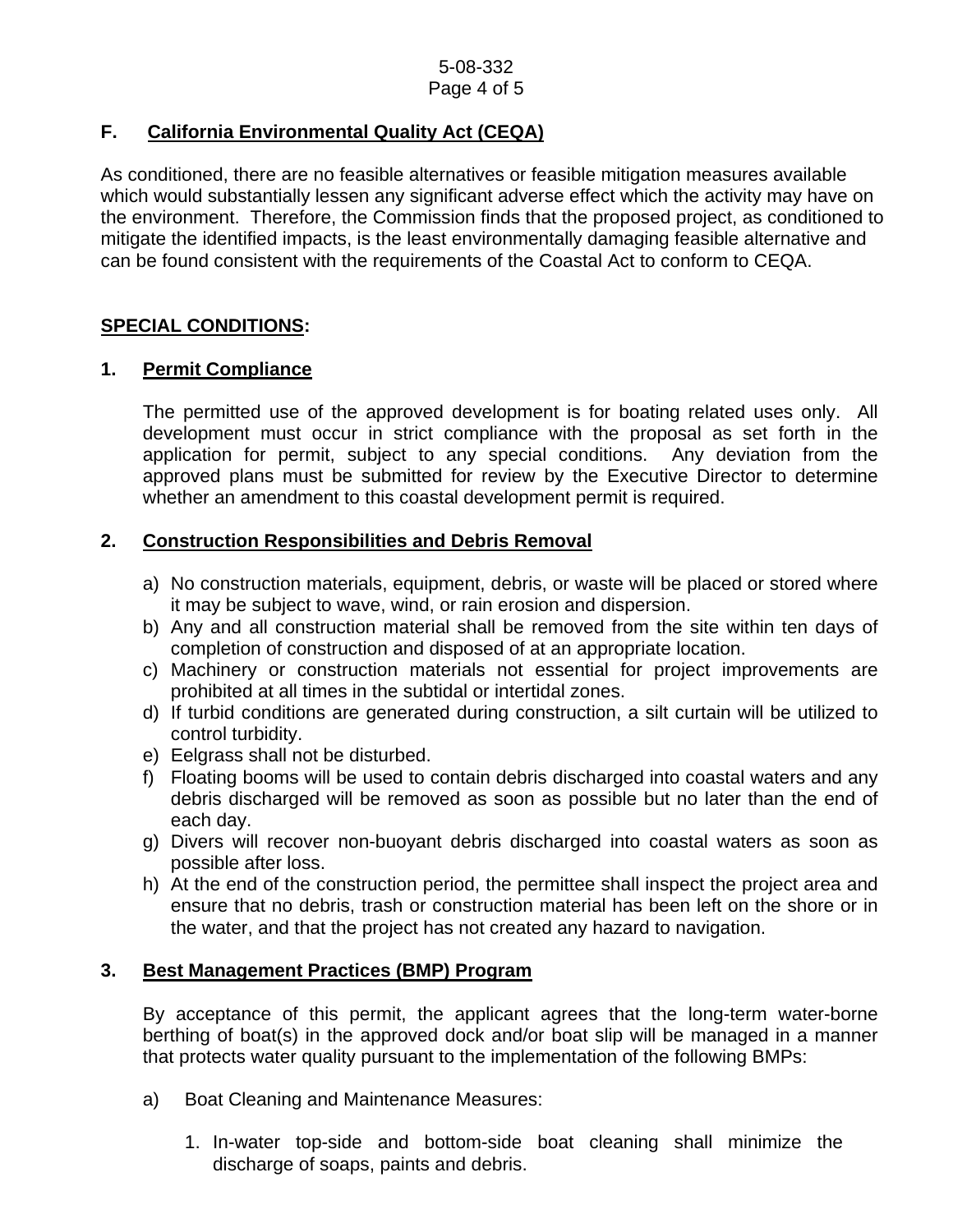#### 5-08-332 Page 5 of 5

- 2. In-the-water hull scraping or any process that occurs under water that results in the removal of paint from boat hulls is prohibited. Only detergents and cleaning components that are designated by the manufacturer as phosphate-free and biodegradable shall be used, and only minimal amounts shall be used.
- 3. The applicant shall minimize the use of detergents and boat cleaning and maintenance products containing ammonia, sodium hypochlorite, chlorinated solvents, petroleum distillates or lye.
- b) Solid and Liquid Waste Management Measures:

All trash, recyclables, and hazardous wastes or potential water contaminants, including old gasoline or gasoline with water, absorbent materials, oily rags, lead acid batteries, anti-freeze, waste diesel, kerosene and mineral spirits shall be disposed of in a proper manner and shall not at any time be disposed of in the water or gutter.

c) Petroleum Control Management Measures:

Oil absorbent materials should be examined at least once a year and replaced as necessary. The applicant shall recycle the materials, if possible, or dispose of them in accordance with hazardous waste disposal regulations. The boaters are encouraged to regularly inspect and maintain engines, seals, gaskets, lines and hoses in order to prevent oil and fuel spills. Boaters are also encouraged to use preventive engine maintenance, oil absorbents, bilge pump-out services, or steam cleaning services as much as possible to clean oily bilge areas. Clean and maintain bilges. Do not use detergents while cleaning. The use of soaps that can be discharged by bilge pumps is discouraged.

#### **4. Public Access along the Waterway**

The proposed project shall not interfere with public access and use of the public walkway that runs along Rivo Alto Canal.

## **ACKNOWLEDGMENT OF PERMIT RECEIPT/ACCEPTANCE OF CONTENTS:**

I/We acknowledge that I/we have received a copy of this permit and have accepted its contents including all conditions.

Applicant's Signature Date of Signing

\_\_\_\_\_\_\_\_\_\_\_\_\_\_\_\_\_\_\_\_\_\_\_\_\_\_\_\_ \_\_\_\_\_\_\_\_\_\_\_\_\_\_\_\_\_\_\_\_\_\_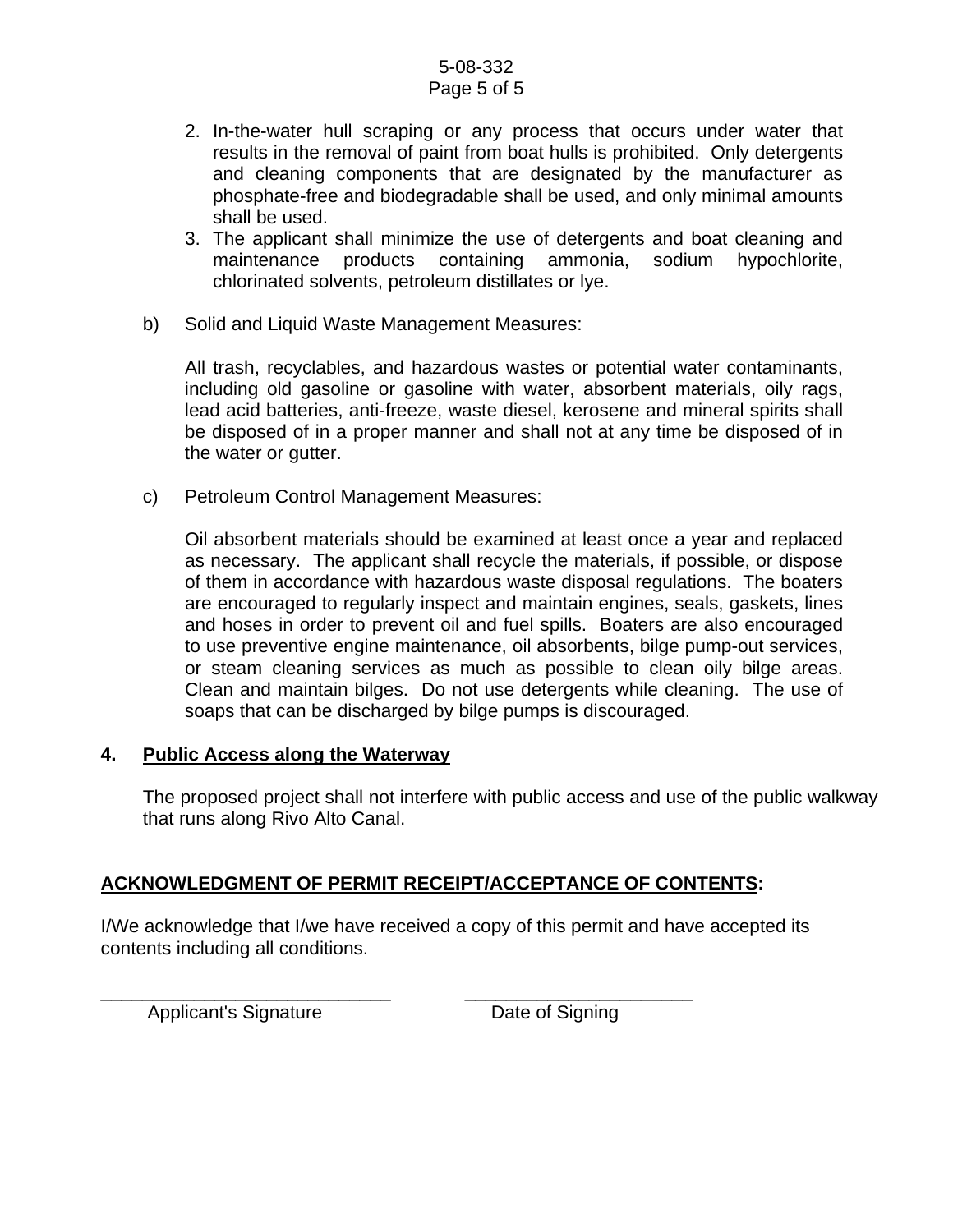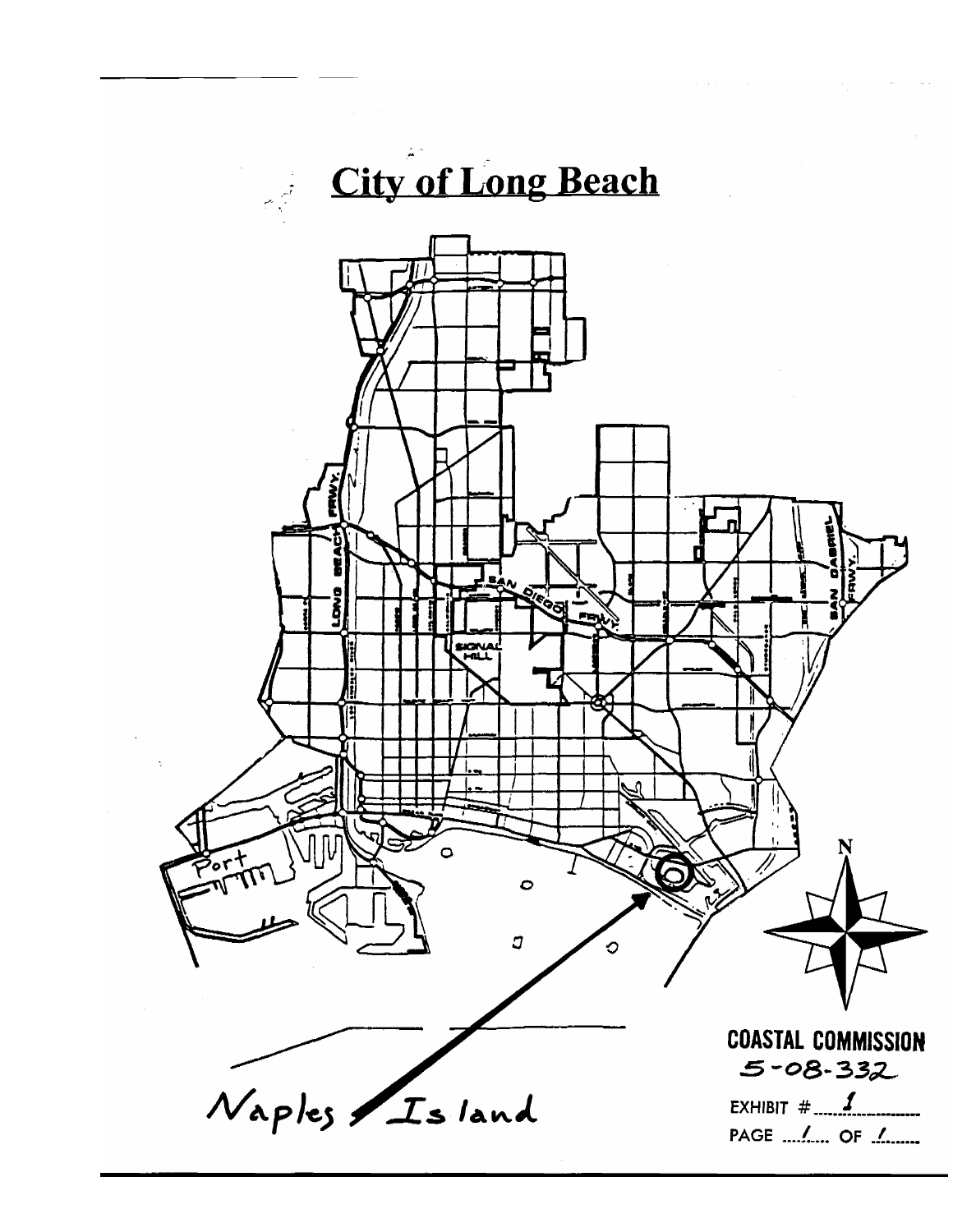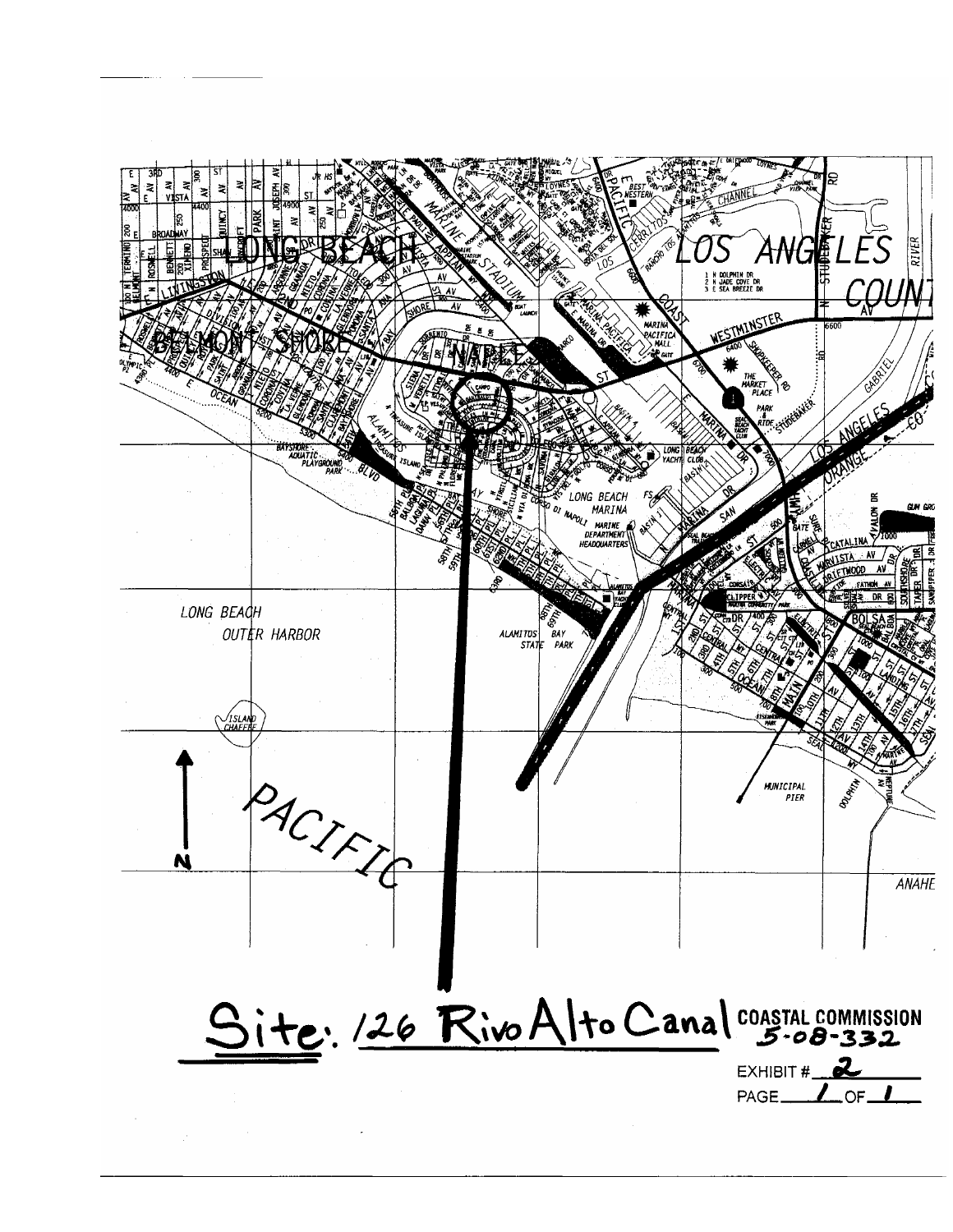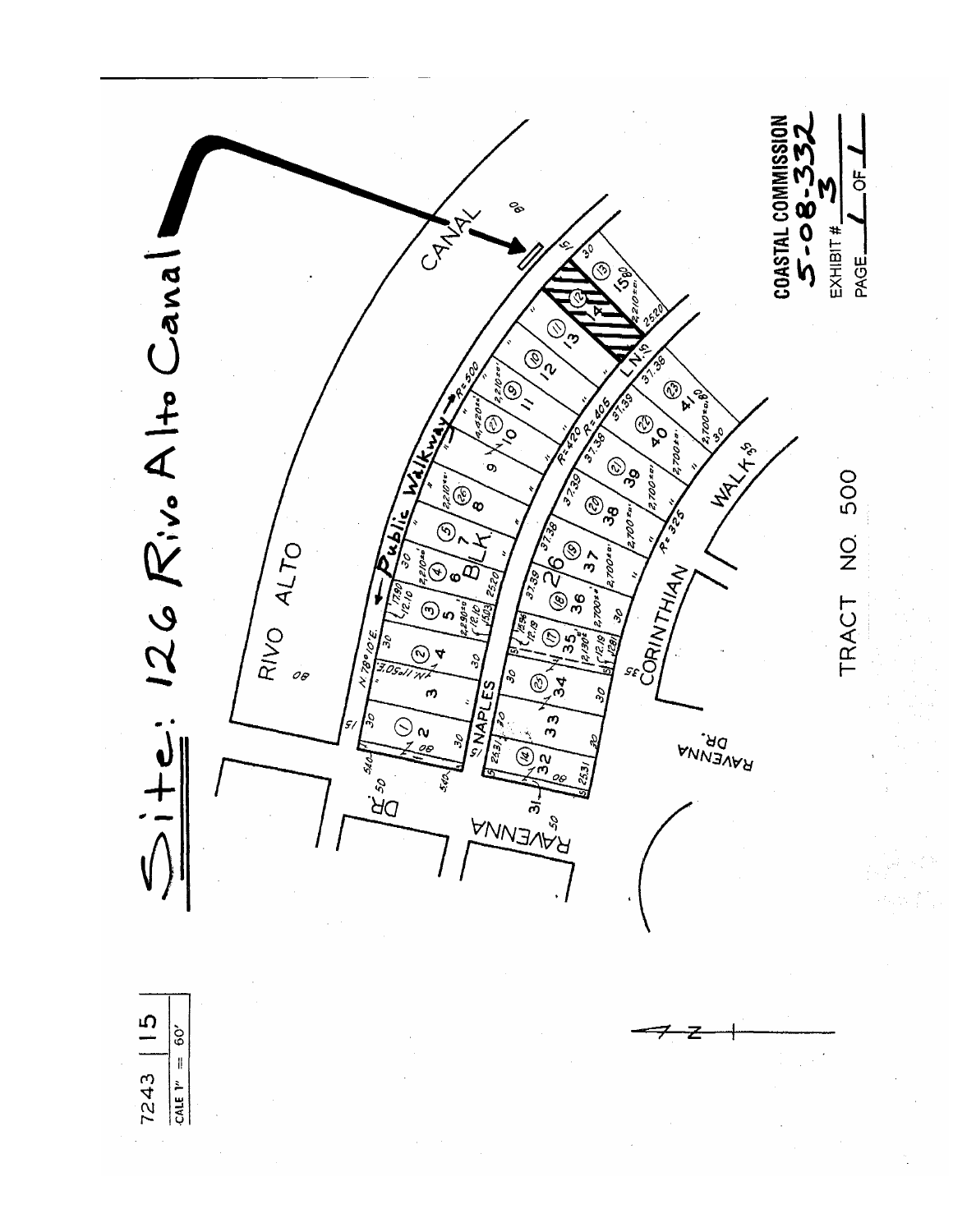